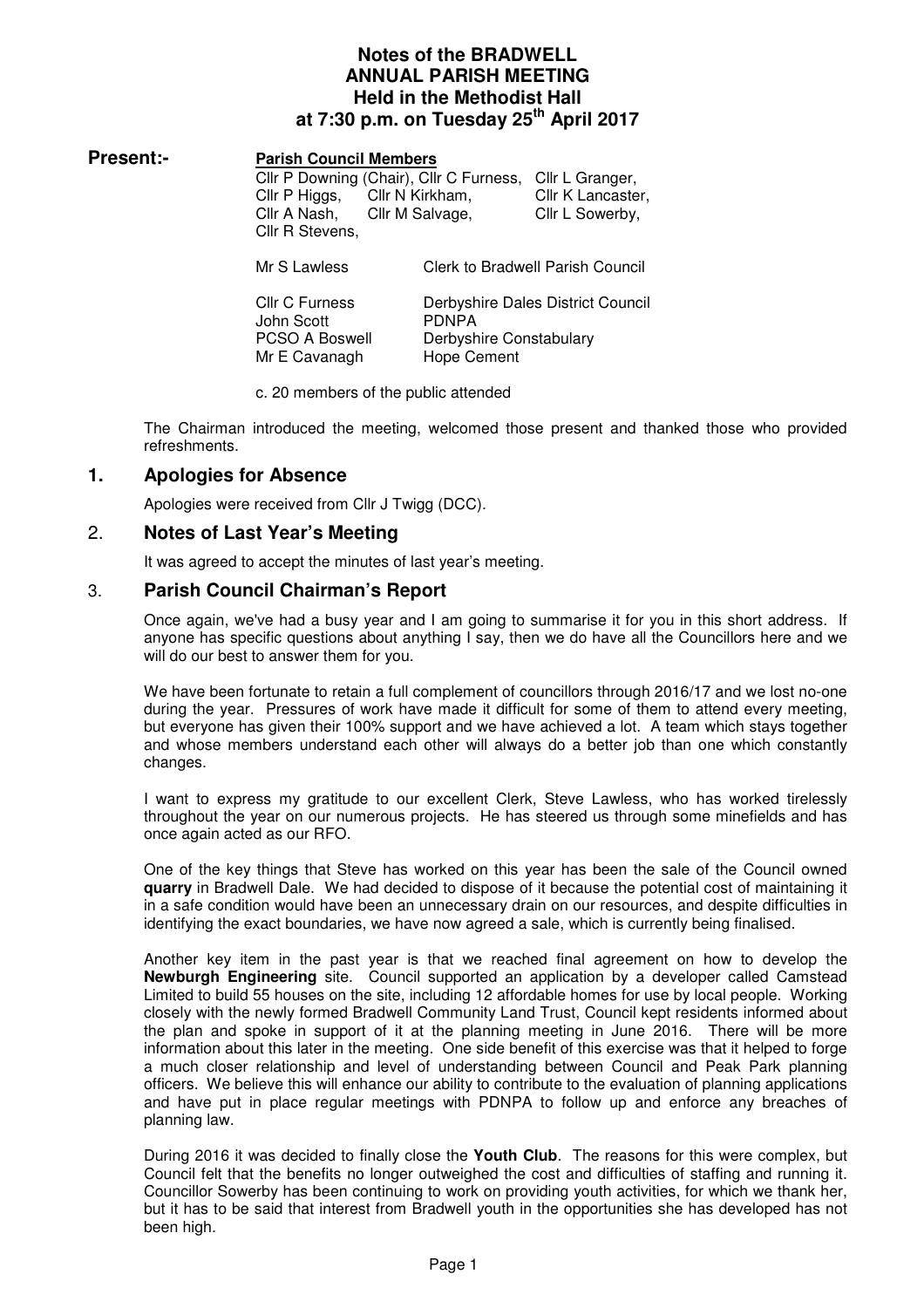Aided by a grant from District Council we have converted the British Legion site on Soft Water Lane into a **car park**. The development, for twelve private cars, is now complete and residents are already using it. Initially we will be using the funds generated from this venture to repay the investment, but once this has been achieved we will be developing other areas in our continuing attempt to improve parking in the village for all residents. A Car Parking Committee has been formed and we are looking at all aspects of parking in the village, including how to encourage residents to be more thoughtful regarding destruction of the grass verges by driving their vehicles over them.

Council has installed, and is maintaining a **defibrillator** in the old red telephone box at Town Bottom. This defibrillator, and the other one located at the Sports Club should improve the survival chances for heart attack victims. Unbelievably attempts have been made to break into the cabinets to gain access to this life saving equipment, presumably by inquisitive people. We would urge everyone to spread the word that someone's life might depend on the defibrillators and so please leave them alone unless you need to use them.

The job of maintaining the **playing fields** is becoming more complex and potentially expensive due to the large number of trees we own. A survey of the Parish's trees has been commissioned so that we can draw up a 5 year plan to ensure their future safety and health. The playing fields committee are also looking at improving access to the Rose and Peace gardens to include disabled access.

**Carnival** – Bradwell Carnival would not happen without the whole hearted involvement of a large number of village organisations, and Carnival Day itself could not happen without support from some dedicated volunteers from the village who assist the Parish Council committee. In 2016 the theme was Pantomime, the weather again smiled on us and the parade was longer than ever. We had a huge number of royalty and the suspicion is that we are feeding them too well.

This year the theme is Cartoons and Carnival Day will be on 5th August. If any resident would like to take an active part in the planning and running of Carnival then do please let us know. There is much to do, but many hands make light work. Dogs on the field were again a problem in 2016 but there were no unpleasant situations. The dog warden we had booked was unable to come after all but we have booked one again for this year's event as it would make our task much easier.

The general feeling was that Carnival 2016 was again a very successful event, bringing the village together and showing all our visitors how a real carnival should be held.

During the year the recently renamed "**Community Resilience Committee**" has been very active. The number of flood wardens has increased, we have a new store, located at Town Bottom and are in the process of stocking it with warning signs, barriers and various items of flood equipment. The committee was initially formed to provide an immediate response capability for flooding events, to get us through the first period before the emergency services arrive. However, it has been recognised that the team can also mobilise for other types of civil emergency and our training reflects this. We are indebted to Councillor Higgs for his work in this area.

Our efforts to try to prevent **HGVs** from driving along village lanes and damaging properties seem to be working, and there have been fewer incidents recently. We continue to work with the relevant authorities and local employers on this subject.

We have also been working closely with the police to try to improve road safety and increase public awareness of the need to drive slowly and carefully through the village. The police speed monitoring van has been present in the village on numerous occasions and a large number of motorists face prosecution due to non compliance with the speed limits. We will continue to work with the police in our attempt to reduce traffic speeds and improve safety.

Regarding **Financial Matters**, the chair of our finance committee, Andy Nash, reports that we are just ending the fourth year of the council's five year plan. This plan was implemented to ensure that the council always had sufficient funds to meet its obligations and maintain its assets.

Behind the plan are four guiding principles:

- 1. The Financial Reserves should never be allowed to fall below the recommended national levels
- 2. The play equipment on both playing fields should be broadly maintained at its present level
- 3. The cost of refurbishing the Beggars Plot play equipment should be included in the plan
- 4. In 15 years' time there should be sufficient funds to refurbish the Town Bottom play equipment

When we first established the five year plan we expected to have to increase the precept by 10% a year, as the precept had been significantly reduced in previous years. The good news is we have managed to reduce this to 9% in the first year, 8% in the second and 5% for the past two years. The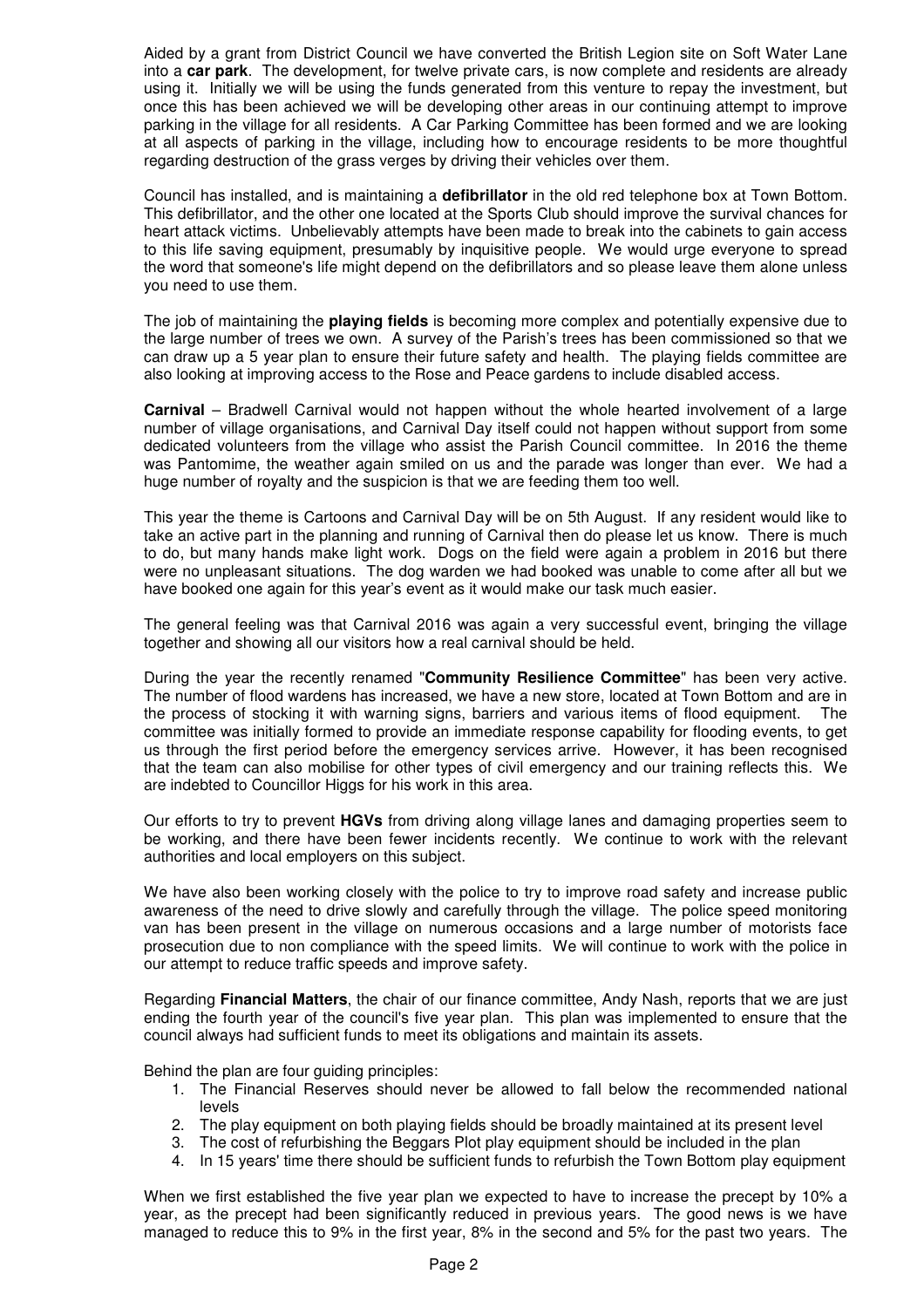increase for 2017 is once again 5%. We have achieved this success through careful management of the budget, with the largest savings achieved by combining the clerk and RFO roles, reducing our insurance premiums and saving on grass cutting costs on the playing fields. We have also been fortunate to have mild winters, for which we thank powers greater than us, but which has significantly reduced the cost of restocking the council grit bins. As always, more financial information is available on request.

While we continuously review the spend, and recognise that a zero increase would be desirable, we do intend to hold to our 5-Year plan, which involves maintaining existing village facilities. We also plan to continue supporting carnival, which acts as a focal point for the year and brings in welcome funds for village organisations and businesses. This year there will again be a second Saturday event - the return of the highly successful "Comedy Night" in the Memorial Hall - at which we hope to see as many residents as possible.

Our principal objectives for the coming year are to continue to work with Peak Park to ensure our new Neighbourhood Plan is complied with, to support the Community Land Trust in their continuing work with the developers of the Newburgh site and to commence discussions with District Council, who have told us that unless we take over the running and maintenance of the Town Bottom toilets it is likely that they will have to close.

Finally, I should tell you that Bradwell Parish Council recently won a "Spotlight" award from the National Association of Local Councils for our Neighbourhood Plan and for the work we are doing to support the Community Land Trust in the provision of affordable houses for rent by local people.

# **4. Reports from Other Authorities**

## **District Council Report (DDDC Cllr C Furness)**

Cllr Furness gave his report which included the following information:-

- He summarised impact of the government funding reductions and the fact that authorities were now encouraged to do more with the money available. The council was now reducing costs where possible, reviewing non-statutory activities, removing some positions and re-allocating work. It was planned to privatise the sports centres which should save c. £360k, to move visitor centres and to sell some sites.
- The grant to the Hathersage swimming pool is to be reduced over a four year period.
- The council has awarded a grant of  $£10k$  towards the cost of constructing the Soft Water Lane car park.
- Last year 11% of the overall council tax was paid to the council.
- The council was a top performer in waste recycling by recycling 52%. Residual waste is used for heat generation where possible.
- The future of the Bradwell toilet block is uncertain. Provision of this toilet facility is a non-statutory duty and the council is in communication with the parish council regarding its future.
- All DDDC councillors have a personal grant fund for allocation within their parishes. He has some money available and applications will be welcomed.
- The future direction of local government is unclear as the position with Sheffield City Region Combined Authority emerges.

### **County Council Report (DCC Cllr J Twigg)**

Cllr Twigg's written report which contained the following information was read by the Chair:-

- The concern that Bradwell has been 'forgotten' by the council was untrue. The pressure of work and reduced staffing made it difficult to respond to problems in a timely fashion. Hopefully, recent changes will improve the response times. Repairs to street lights should now progress and the implementation of lower-cost LED lights is planned.
- It was planned to restructure sections in the council to provide a 'Highways Hub' to respond efficiently to problems.
- The residents' Gold Cards were likely to expire later this year. These will need to be renewed.
- The proposal to change for the disposal of rubble at recycling centres will now not proceed.
- The Handy Van service is a useful facility for elderly residents and is easily available.
- A county council election is scheduled for the near future.
- This year grants have been awarded from my fund as follows
	- o £200.00 to the Brook Clearance Project
	- o £200.00 to the Bradwell Bowls Club
	- $\circ$  £1,480.00 to the BECT to replace equipment to allow disabled residents to use transport (covers Bradwell area)

### **Police Report (PCSO Boswell)**

PCSO Boswell gave his report which included the following information:-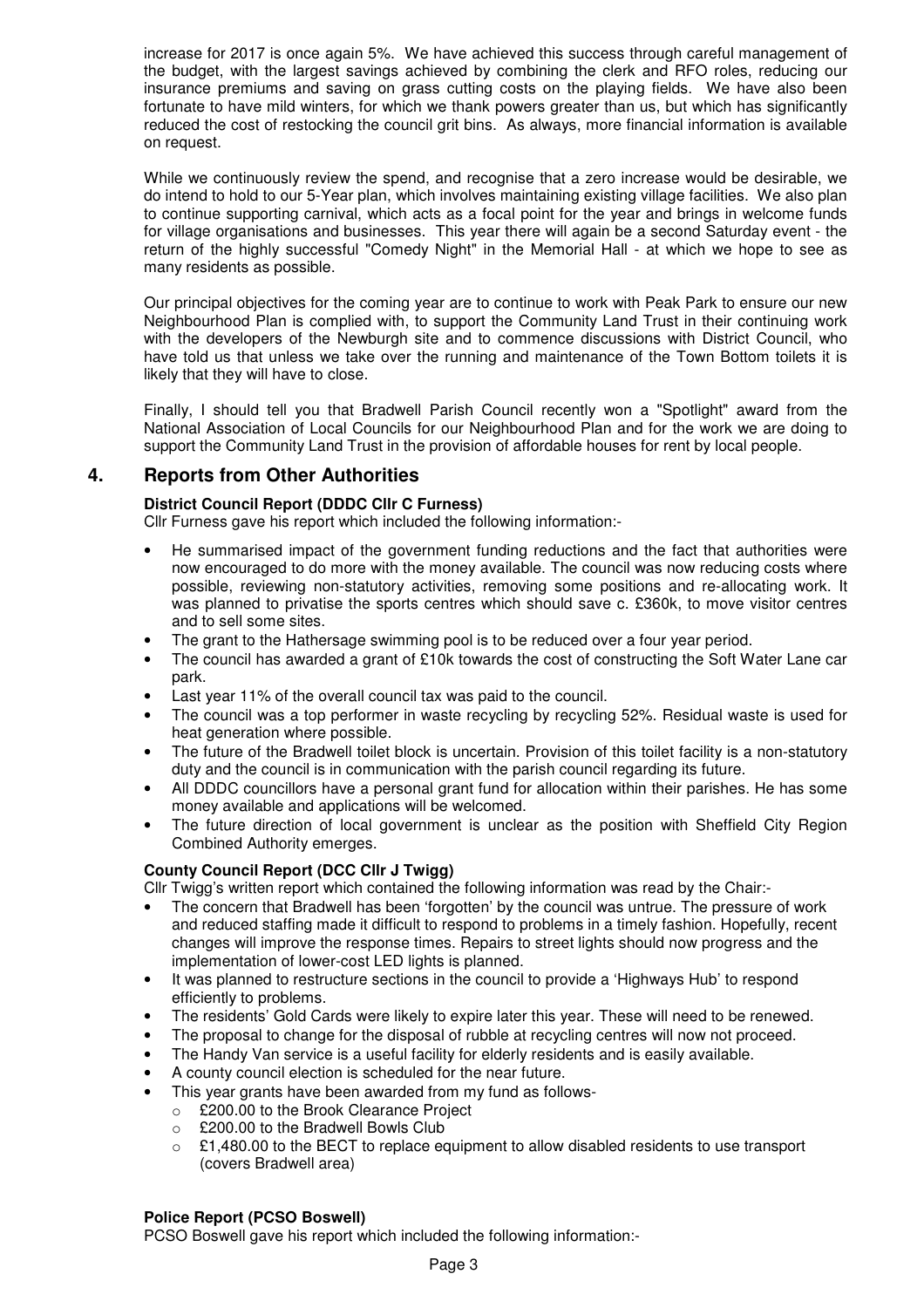- There has been a recent spate of break-ins to barns & garden sheds. Tools and quads have been the main items stolen. Some arrests have been made of perpetrators from outside the county. He recommended that improved locks & alarms should be fitted to sheds, items should be marked with SmartWater and serial numbers noted for insurance / recovery purposes.
- Auto crime is still an area of concern with vans, cars, satnavs & tools being targeted. Some arrests have been made and he recommended that security of valuable items be improved and battery alarms be fitted where appropriate.
- The CREST speed monitoring team continue to carry out exercises in Bradwell. The number of offences is still high. The team will now be located at different points.

Questions were raised by the meeting on a) untaxed vehicles parked on the highway (AB to progress), & b) illegal drug supply & use in the village (residents to report incidents on '101').

#### **PDNPA Report (John Scott)**

John Scott addressed the meeting to cover a number of points. He stated that Bradwell PC is now held in high regard by PDNPA because it has a very active council that has engaged well with the authority. Of the 120 parishes in the authority, Bradwell was unique in have the first Neighbourhood Plan wholly in the National Park. This regard gives the council influence in respect of response to planning applications. With regard to enforcement issues, the authority has few resources and will target the worst cases. He suggested that residents who wish to see how the authority works should attend some Planning committee meetings. In a lot of cases decisions are not black & white and judgement / discretion is sometime applied.

A Question was raised about whether the meetings are still live streamed. Mr Scott assured the meeting that this was the case.

## **5. Bradwell Village Topics**

#### **Hope Cement Works (Operations Manager - Ed Cavenagh)**

Mr Cavenagh gave an update on the plant's performance and the challenges it faced since last year. The business is to be taken over by Breedon Group and will be its single cement works, the biggest in the UK. Most cement output is shipped by rail (1M tonnes of 1.5M tonnes). The works increasingly is using fuel alternatives. 35% of fuel is now classed as alternative. A road traffic survey has been conducted which shows that there has been no increase in road traffic movements.

Regarding plant performance, kiln 1 was shut down for 26 days. 200 contractors have been engaged for 2017.

Questions from the meeting included a) the number of years of limestone is available (> 20 years and the business is exploring for further reserves) & b) future of the group (Breedon wants stability and expands through mergers & Acquisitions).

Mr Cavenagh assured the meeting that the business will continue to invest in the immediate local area.

#### **Bradwell Memorial Hall (Cllr Granger)**

Cllr Granger is the secretary to the Memorial Hall committee. She reported that a grant has been obtained to conduct a feasibility study on the future of the Hall. This study was considered necessary because of problems with the fabric of the building. This study is now complete and the committee will meet in a few days to decide how best to proceed. The available options include to rebuild the Hall, to refurbish the Hall or even to close it.

Revenue has been lost by Pre-School relocating to alternative premises.

More members are required on this committee.

Questions from the meeting included what was being done to satisfy the need for additional car parking, especially near the Memorial Hall.

# **6. Presentations by Village Organisations**

### **Community Land Trust (Cllr A Nash)**

Cllr Nash gave an update on the CLT. He stated that the CLT was a 'not-for-profit' organisation and that any & all profits would be invested in the village. All residents were welcome to become members with membership set at £1 per share. Members elected a board of ten directors, a third of which must resign each year. The CLT had been established in a record short time of four weeks in order to satisfy the needs of the new Neighbourhood Plan. Twelve affordable houses will be gifted to the CLT. Residents who are interested in renting one of these houses should enrol through the 'Home Options' scheme. At the AGM the committee will be listening to members to determine what the village want from the CLT. The CLT plans to raise funds for immediate use by running a bar on the Carnival field, by organising the Open Gardens and by organising a second Saturday comedy event in the Memorial Hall. The CLT will need c. £600 p.a. to run and then to cover the legal fees associated with the affordable houses.